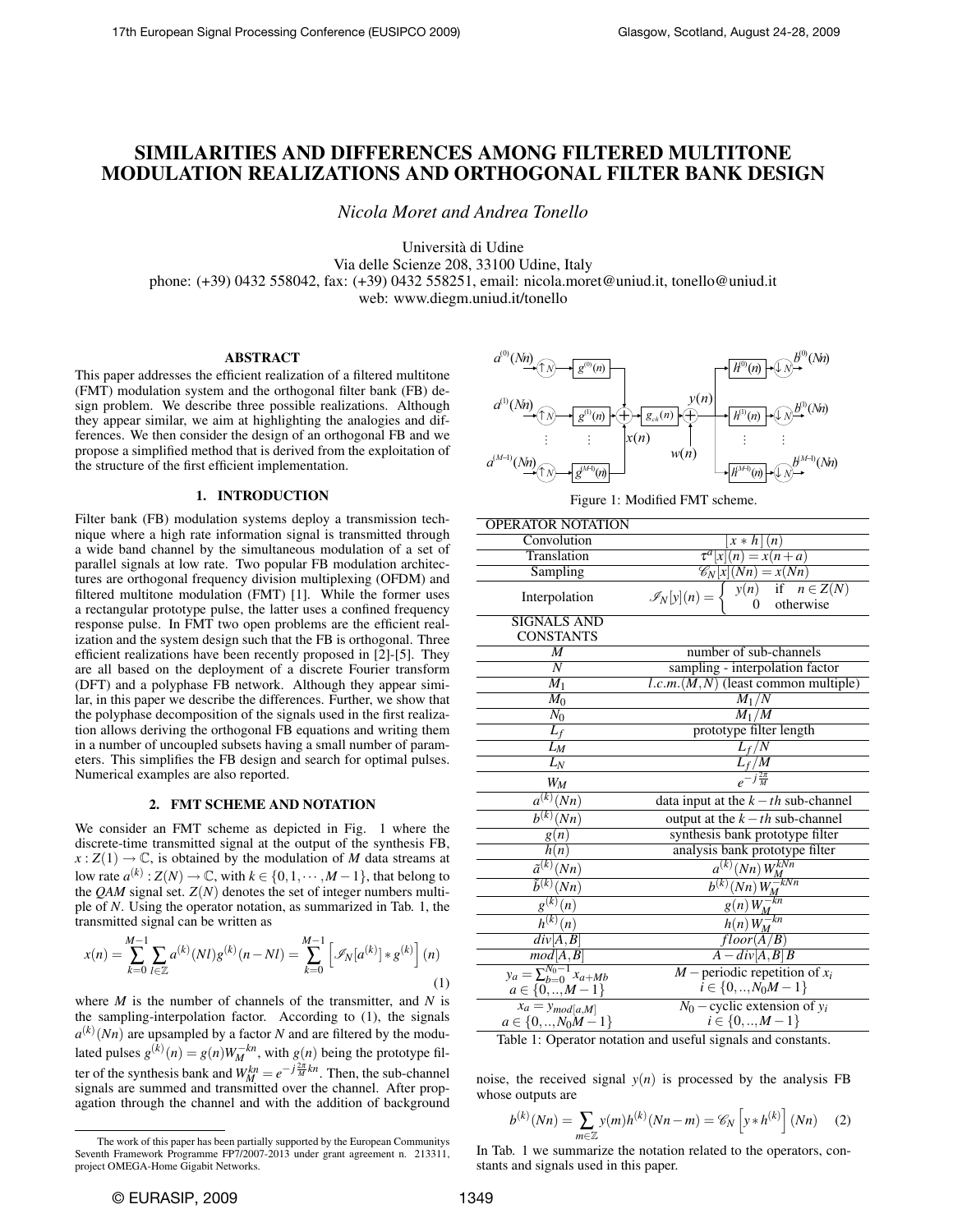

Figure 2: Syntesis bank (method A).

# 3. REALIZATION A: *M*1-ORDER POLYPHASE DECOMPOSITION OF THE SIGNALS

## 3.1 Synthesis bank (method Tonello)

A first efficient realization of the synthesis bank is derived if we perform a polyphase decomposition of order  $M_1 = M_0N = N_0M$ *l.c.m.*[ $M$ , $N$ ] of the signal  $x$ . Following [2], the polyphase components  $x_i : \mathbb{Z}(M_1) \to \mathbb{C}$ , of *x*, with  $i \in \{0, 1, \cdots, M_1 - 1\}$ , can be written using the operator notation as follows (details are omitted for space limitations)

$$
x_i(M_1n) = \mathscr{C}_{M_0}\left[A^{(mod[i,M])} * \tau^{-div[i,N]} \left[g_{mod[i,N]}\right]\right](M_1n) \quad (3)
$$

where  $A^{(l)}$ , with  $l \in \{0, 1, \dots, M-1\}$ , is the *M*-point IDFT of the data symbols modulated by  $W_M^{kNn}$ ,  $\tilde{a}^{(k)}(Nn) = a^{(k)}(Nn)W_M^{kNn}$ , i.e.,  $A^{(l)}(Nn) = \sum_{k=0}^{M-1} \tilde{a}^{(k)}(Nn) W_M^{-kl}$ . The *N*-order polyphase components of the prototype filter *g* are denoted with  $g_p(Nn) =$  $\mathscr{C}_{N}[\tau^{p}[g]](Nn)$  with  $p \in \{0, 1, \cdots, N-1\}.$ 

Therefore, as shown in Fig. 2, the synthesis FB realization comprises the following operations: the data streams  $\tilde{a}^{(k)}$  are processed by an *M*-point IDFT block, the output block is cyclically extended to a block of size *M*1, and filtered, after a delay, with the *N*-order polyphase components of the prototype pulse. Finally, the filter outputs are sampled by a factor *M*<sup>0</sup> and parallel-to-serial converted.

### 3.2 Analysis bank (method Tonello)

According to [2], the efficient realization of the analysis FB is obtained with a *M*1-order polyphase decomposition of the signal *y*(*n*)  $W_M^{-in}$ . The output signals  $\tilde{b}^{(k)}$ , with  $k \in \{0, 1, \dots, M-1\}$ , can then be written as follows

$$
\tilde{b}^{(k)}(Nn) = b^{(k)}(Nn)W_M^{-kNn} = \sum_{p=0}^{M-1} \left( \sum_{m=0}^{N_0-1} \left[ \mathcal{I}_{M_0} [y_{p+Mm}] * \right] \right)
$$

$$
\tau^{div[p+Mm,N]} [h_{-mod[p+Mm,N]}] \left[ (Nn) \right) W_M^{-kp}
$$

where  $y_k : \mathbb{Z}(M_1) \to \mathbb{C}$ , are the  $M_1$ -order polyphase components of the received signal *y* that are defined as  $y_k(M_1 n) =$  $\mathscr{C}_{M_1}$   $[\tau^k[y] \mid (M_1 n)$  with  $k \in \{0, 1, \dots, M_1 - 1\}$ , and  $h_{-l} : \mathbb{Z}(N) \to \mathbb{C}$ are the *N*-order polyphase components of the prototype filter *h* defined as  $h_{-l}(Nn) = \mathcal{C}_N\left[\tau^{-l}[h]\right](Nn)$  with  $l \in \{0, 1, \dots, N-1\}.$ 

Therefore, as shown in Fig. 3, the analysis FB realization comprises the following operations: the received signal is serial-toparallel converted with a converter of size  $M_1$ , the output signals are upsampled by a factor  $M_0$ , filtered with the *N*-order polyphase components of the prototype pulse. Then, after a delay, the periodic repetition with period *M* of the block of coefficients of size  $M_1$  is applied. Finally, the *M*-point DFT is performed.



Figure 3: Analysis bank (method A).

# 4. REALIZATION B: *M*1-ORDER POLYPHASE DECOMPOSITION OF THE PULSES

### 4.1 Syntesis bank (method Siclet et al.)

In a second method [3]-[4], the efficient realization of the synthesis FB is obtained by performing an *M*1-order polyphase decomposition of the filter  $g^{(k)}$ . It can be shown that this yields the components  $x_{\alpha} : \mathbb{Z}(N) \to \mathbb{C}$ , with  $\alpha \in \{0, 1, \cdots, N-1\},$ 

$$
x_{\alpha}(Nn) = \sum_{\beta=0}^{M_0 - 1} \left[ \bar{A}^{(mod[\alpha + N\beta, M])} \right] \ast
$$

$$
\tau^{-\beta} \left[ \mathcal{I}_{M_0}[g_{\alpha + N\beta}]] \right] (Nn) \tag{4}
$$

In (4),  $\bar{A}^{(l)}$  :  $Z(N) \rightarrow \mathbb{C}$ , with  $l \in \{0, 1, \dots, M-1\}$ , is the *M*-point IDFT of  $a^{(k)}$ , and  $g_i : \mathbb{Z}(M_1) \to \mathbb{C}$ , are the  $M_1$ -order polyphase components of the prototype filter *g* that are defined as  $g_i(M_1n)$  =  $\mathscr{C}_{M_1} \left[ \tau^i[g] \right] (M_1 n)$  with  $i \in \{0, 1, \dots, M_1 - 1\}.$ 

Therefore, the sythesis FB realization comprises the following operations: the data signals  $a^{(k)}$  are processed with an *M*-IDFT, the output block is cyclically extended to a block of size  $M_1$ , and filtered, after a delay, with the *M*1-order polyphase components of the prototype pulse. The output blocks of size  $M_1$  are periodically repeated with period *N* and parallel-to-serial converted by a converter of size *N*.

#### 4.2 Analysis bank (method Siclet et al.)

In this second method, the efficient realization of the analysis FB is obtained by exploiting the *M*1-order polyphase decomposition of the pulses  $h^{(k)}$  with  $k \in \{0, 1, \dots, M-1\}$ . Following [3], the FB outputs can be written as

$$
b^{(k)}(Nn) = \sum_{p=0}^{M-1} \left( \sum_{m=0}^{N_0-1} \left[ \tau^{div[p+Mm,N]} \left[ y_{mod[p+Mm,N]} \right. \right. \right. \\ \left. \left. \right. \left. \left. \mathcal{J}_{M_0}[h_{-p-Mm}] \right] \right] (Nn) \right) W_M^{kp}
$$

where  $y_i : \mathbb{Z}(N) \to \mathbb{C}$ , are the *N*-order polyphase components of the received signal *y* that are defined as  $y_i(Nn) = \mathcal{C}_N \left[ \tau^i[y] \right] (Nn)$  with  $i \in \{0, 1, \dots, N-1\}$ . The *M*<sub>1</sub>-order polyphase components of the prototype filter *h* are defined as  $h_{-l}(M_1 n) = \mathcal{C}_{M_1} \left[ \tau^{-l}[h] \right] (M_1 n)$ with  $l \in \{0, 1, \dots, M_1 - 1\}$ . Therefore, this realization comprises the following operations: the received signal is serial-to-parallel converted by a size *N* converter, it is filtered with the  $M_1$ -order polyphase components of the prototype pulse after appropriate delays. Finally, a periodic repetition with period *M* on the output blocks is computed, and an *M*-DFT is performed.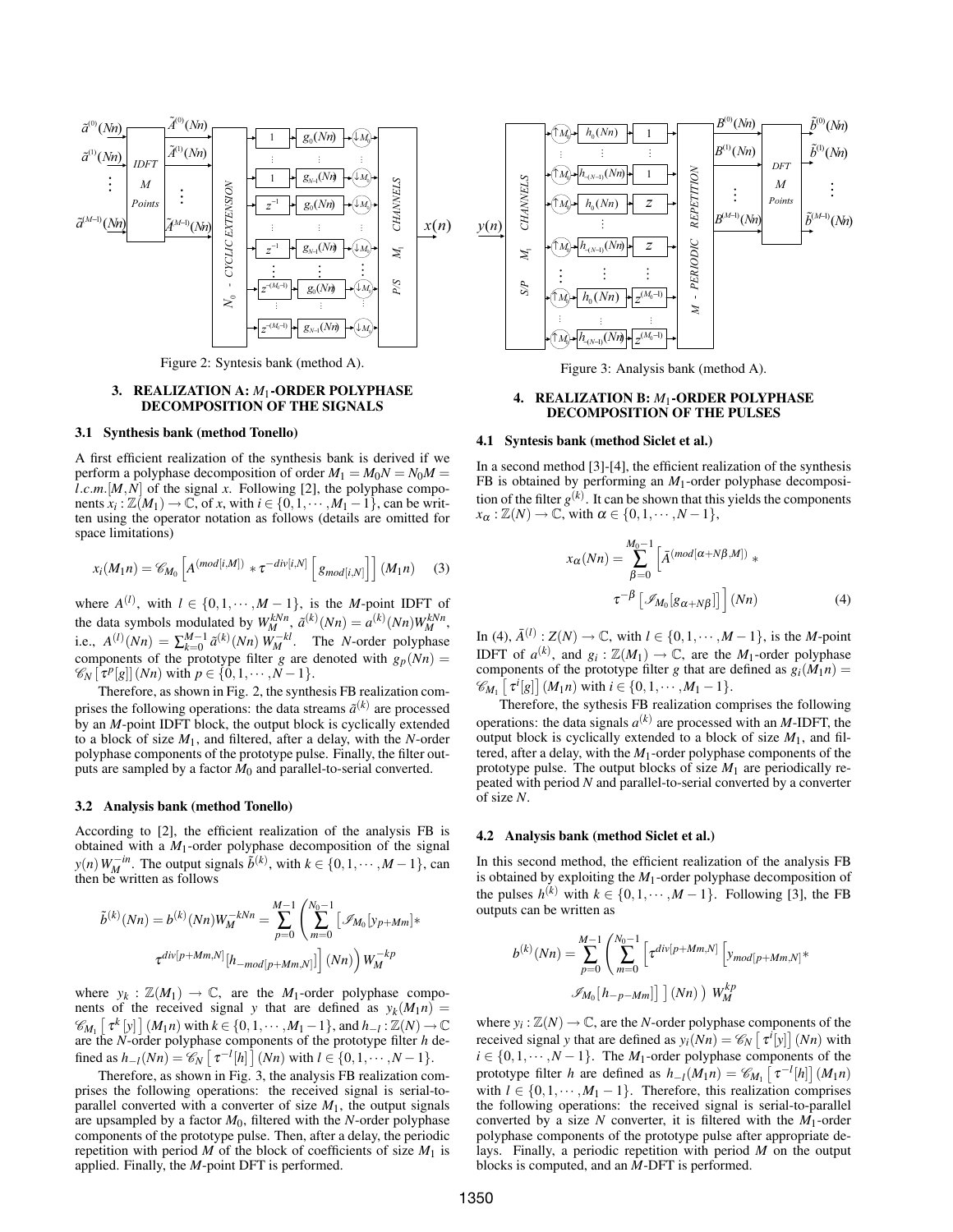

Figure 4: Synthesis bank (method B).

# 5. REALIZATION C: *LF* -ORDER POLYPHASE DECOMPOSITION OF THE PULSES

### 5.1 Synthesis bank (method Weiss et al.)

The third method of realizing the synthesis FB is described in [5]. It starts from the assumption that the prototype pulse  $g =$  $[p_0, p_1, \dots, p_{L_f-1}]$  has length  $\overline{L}_f = L_M N = L_N M$ , i.e., without loss of generality, a multiple of both *M* and *N*. Then, if we exploit the  $L_f$ -order polyphase decomposition of the filter  $g^{(k)}$ , each having a single coefficient, the  $\alpha$ -th *N*-order polyphase component of the signal *x* can be written as

$$
x_{\alpha}(Nn) = \sum_{\beta=0}^{M_0-1} \tau^{-\beta} \left[ \bar{A}^{(mod[\alpha+N\beta,M])} \times p_{\alpha+N\beta} \right] (Nn)
$$

Therefore, the realization comprises the following operations: the data signals  $a^{(k)}$  are processed with an *M*-IDFT, the output blocks are cyclically extended, to form a block of size *LNM*. Then, the outputs after a proper delay are multiplied by the polyphase coefficients of the prototype filter. Each output block is periodically repeated with period *N*, and parallel-to-serial converted with a converter of size *N*.

### 5.2 Analysis bank (method Weiss et al.)

According to [5], the efficient realization of the analysis FB is obtained exploiting the *L<sup>f</sup>* -order polyphase decomposition of the filter *h*<sup>(*k*)</sup>(*n*) = *g*<sup>(*k*)∗</sup>(−*n*) with *k* ∈ {0, 1, ··· , *M* − 1}. It can be shown that the FB outputs are obtained as follows

$$
b^{(k)}(Nn) = \sum_{j=0}^{M-1} \left( \sum_{m=0}^{L_N-1} \tau^{div[j+Mm,N]} \left[ y_{mod[j+Mm,N]} \right. \right. \\ \times p_{j+Mm} \left[ (Nn) \right] W_M^{kj}
$$

where  $y_l : \mathbb{Z}(N) \to \mathbb{C}$  are the *N*-order polyphase components of the received signal *y* defined as  $y_l(Nn) = \mathcal{C}_N \left[ \tau^l[y] \right] (Nn)$  with  $l \in \{0, 1, \dots, N-1\}$  and  $p_k$  is the *k*-th coefficient of the filter *g*.

Therefore, the received signal is serial-to-parallel converted with a converter of size *N*. The outputs are delayed and multiplied with the coefficients of the prototype filter. The resulting block is periodically repeated with period *M*, and finally, an *M*-DFT is applied.

#### 6. DIFFERENCES AMONG FMT REALIZATIONS

All three realizations deploy an *M*-point DFT, and essentially differ in the MIMO polyphase FB network which has size  $M_1 x M_1$  in the first and second realization, while it has size  $L_f x L_f$  in the third realization. Furthermore, the polyphase components of the pulses have different length as summarized in Tab. 2. When  $L_f = M_1$  the implementations *B* and *C* are equivalent. In Tab. 2 we also report the



Figure 5: Analysis bank (method B).

complexity of the three structures in terms of number of complex operations per unit sampling time. They have essentially identical complexity, although the hardware realization may change because of the different way polyphase filtering is done.

Another difference is that when we derive the perfect reconstruction (orthogonality) conditions in matrix form from the efficient realization, we obtain a different structure that can be exploited in the design and search of optimal orthogonal pulses.

| Polyphase Filter | <b>Transmitter Complexity</b>                                    | Receiver Complexity                                              |
|------------------|------------------------------------------------------------------|------------------------------------------------------------------|
| Length           |                                                                  |                                                                  |
| Method A         |                                                                  |                                                                  |
|                  | $\alpha M \log M + M_0 N 2 \left[ \frac{L_f}{M_0 N} \right]$     | $\alpha M \log M + M_0 N 2 \left[ \frac{L_f}{M_0 N} \right] - 1$ |
| $L_f/N$          |                                                                  |                                                                  |
| Method B         |                                                                  |                                                                  |
|                  | $\alpha M \log M + M_0 N 2 \left[ \frac{L_f}{M_0 N} \right] - 1$ | $\alpha M \log M + M_0 N 2 \left[ \frac{L_f}{M_0 N} \right] - 1$ |
| $L_f/M_1$        |                                                                  |                                                                  |
| Method C         |                                                                  |                                                                  |
|                  | $(\alpha M \log M + 2L_f - 1)$                                   | $(\alpha M \log M + 2L_f - 1)$                                   |
|                  |                                                                  |                                                                  |

Table 2: Differences among FMT implementations.

### 7. PERFECT RECONSTRUCTION AND ORTHOGONALITY (EXPLOITING REALIZATION A)

To derive perfect reconstruction conditions we can exploit the realization A of Fig. 2 and 3. Perfect reconstruction is achieved if the *M*-IDFT output coefficients at the transmitter  $A^{(k)}$  are identical (despite a delay) to the input block  $B^{(k)}$  of coefficients to the *M*-DFT at the receiver. In the Appendix A we show that if we perform a further polyphase decomposition of the filters  $g_i$  and  $h_i$  of order  $M_0$  to remove the sampler and the interpolator in Fig. 2 and 3, the relation between the polyphase components of the output  $B^{(k)}$  and the input *A* (*k*) becomes

$$
B_{\beta}^{(a)}(M_{1}n) = \sum_{\alpha=0}^{M_{0}-1} \left[ A_{\alpha}^{(a)} * \sum_{b=0}^{N_{0}-1} g'_{Mb+a-N\alpha} * h'_{N\beta-a-Mb} \right] (M_{1}n)
$$
\n(5)

where the signal  $A_{\alpha}^{(a)}$  :  $Z(M_1) \rightarrow \mathbb{C}$  and  $B_{\beta}^{(a)}$  $\stackrel{(a)}{\beta}: Z(M_1) \rightarrow \mathbb{C}$  with  $\alpha, \beta \in \{0, 1, \dots, M_0 - 1\}$  are the  $M_0$  order polyphase component of  $A^{(a)}$  and  $B^{(a)}$ :

$$
A_{\alpha}^{(a)}(M_1 n) = \mathcal{C}_{M_0} \left[ \tau^{\alpha} A^{(a)} \right] (M_1 n) \qquad \alpha \in \{0, 1, \cdots, M_0 - 1\}
$$
  

$$
B_{\beta}^{(a)}(M_1 n) = \mathcal{C}_{M_0} \left[ \tau^{\beta} B^{(a)} \right] (M_1 n) \qquad \beta \in \{0, 1, \cdots, M_0 - 1\}
$$

and  $g'_i$ :  $\mathbb{Z}(M_1) \to \mathbb{C}$ ,  $h'_i$ :  $\mathbb{Z}(M_1) \to \mathbb{C}$  with  $i \in \{0, 1, \cdots, M_1 - 1\}$  are the *i*-th component of the  $M_0$  order polyphase component of  $g_i$  and  $h_i$ . As it is shown in the Appendix A they are equal to the  $M_1$ -order polyphase components of the prototype pulse *g* and *h*, i.e.,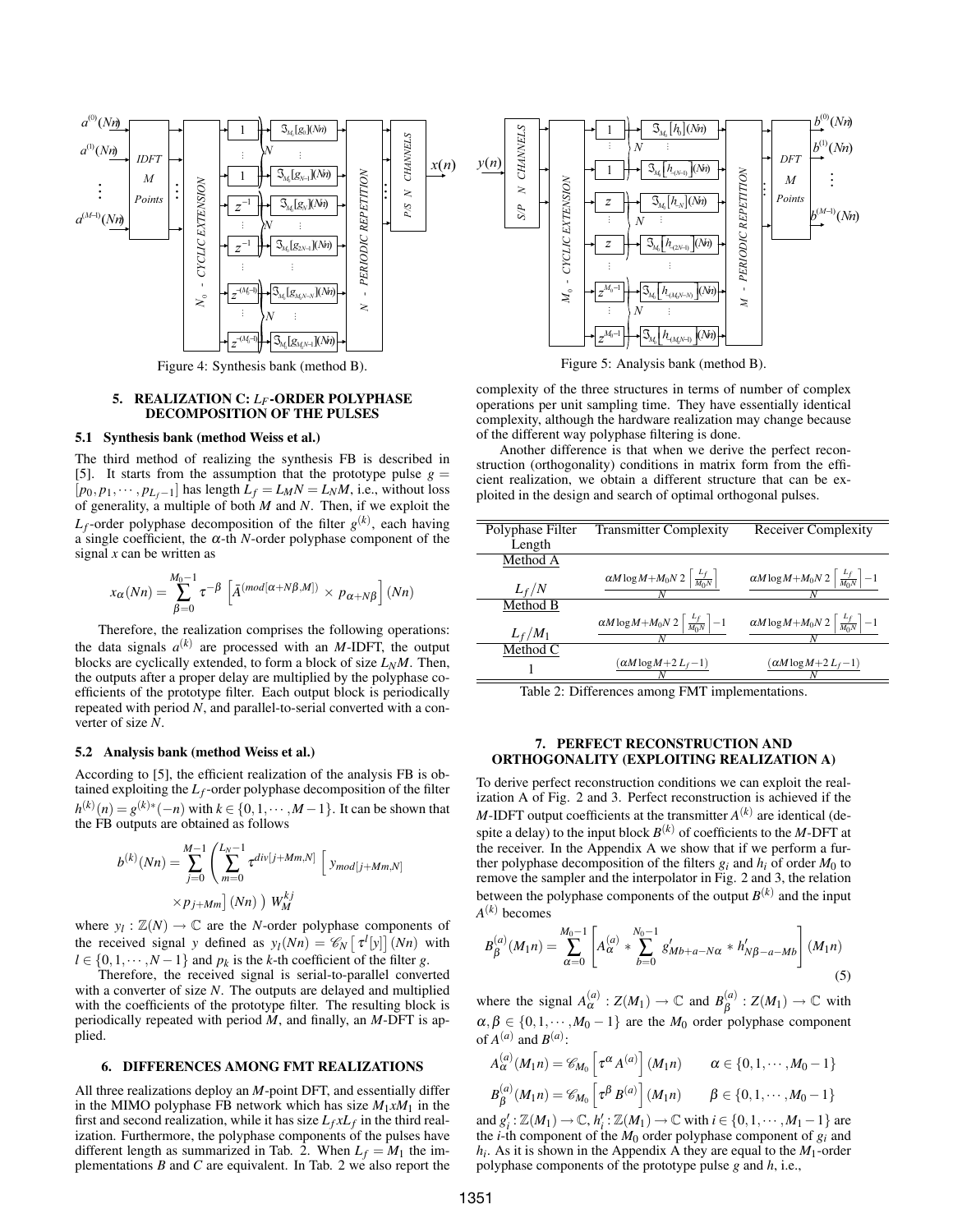

Figure 6: Synthesis bank (method C).

$$
g'_{i}(M_{1}n) = \mathcal{C}_{M_{1}}\left[\tau^{i}[g]\right](M_{1}n) \qquad i \in \{0, 1, \cdots, M_{1} - 1\}
$$

$$
h'_{i}(M_{1}n) = \mathcal{C}_{M_{1}}\left[\tau^{i}[h]\right](M_{1}n)
$$

Therefore, from (5) the *perfect reconstruction* condition becomes

$$
\sum_{b=0}^{N_0-1} \left[ g'_{Mb+a-N\alpha} * h'_{N\beta-a-Mb} \right] (M_1 n) = \delta_m \, \delta_{\alpha-\beta} \tag{6}
$$

with  $\delta_k$  being the Kronecker delta. Applying the Z-transform to (6) the relation becomes

$$
\sum_{b=0}^{N_0-1} G'_{Mb+a-N\alpha}(z) H'_{N\beta-a-Mb}(z) = \delta_{\alpha-\beta}
$$

Therefore, if we define the following  $M_0 \times N_0$  matrix:

$$
\begin{bmatrix}\nG_a(z) = & & & G'_{(N_0-1)M+a}(z) \\
G'_{a-N}(z) & \cdots & G'_{(N_0-1)M+a-N}(z) \\
\vdots & \vdots & \ddots & \vdots \\
G'_{a-(M_0-1)N}(z) & \cdots & G'_{(N_0-1)M+a-(M_0-1)N}(z)\n\end{bmatrix}^T
$$

and we assume a matched analysis FB, i.e.,  $\mathbf{H}_{-a}(z) = \mathbf{G}_a^{T*}(1/z^*)$ the orthogonality conditions can be written in matrix form as

 $H_{-a}(z)G_{a}(z) = I_{M_0}$  $a \in \{0, 1, \cdots, M-1\}$  (7) It is interesting to note that the FB is orthogonal when every submatrix in (7) is orthogonal. Further, for certain prototype pulse lengths, each sub-matrix contains pulse coefficients that are distinct from those in another sub-matrix. In these cases, every sub-matrix is uncoupled and the orthogonal design is simplified since we obtain sets of uncoupled equations. For example, if we assume  $M = 1024$ sub-channels, and we choose  $M_0 = 2$  and  $N_0 = 3$  (which implies  $N = 1536$ , and a pulse with length  $M_1 = M_0N = 3072$ , the orthogonality relations yield 512 matrices with 2 variables each. In turn, this implies that we need to independently solve 512 subsystems with only 2 variables each.

Orthogonal matrices can be constructed via the parametrization with angles as proposed in [3]. For every choice of angles the system is orthogonal. Then, a cost function can be defined to obtain optimal pulses. For instance, to build a FB with optimal sub-channel spectral containment we can search for pulses that maximize the inband-to-out-of-band energy ratio. In the next section we describe a specific example.

#### 7.1 Example of prototype pulse design

Let us assume a transmission system with *M* being a power of 2,  $M_0 = 2$ ,  $N_0 = 3$ , and  $L_f = 3M$ . Hence,  $N = 3M/2$ . The submatrices in (7) have the following structure

$$
\mathbf{G}_{a}(z) = \begin{bmatrix} pa & PM+a & P2M+a \\ z^{-1} \cdot PM_{1} + (a-N) & z^{-1} \cdot PM_{1} + (M+a-N) & P2M+a-N \end{bmatrix}^{T}
$$



Figure 7: Analysis bank (method C).

with  $a \in \{0, 1, \dots, M/M_0 - 1\}$ . If a filter coefficient is present in the submatrix  $G_i$ , it cannot be present in any other submatrix  $G_j$  with  $j \neq i$ . This implies that the subsystems are uncoupled.

Now, the orthogonality conditions for the *a*-th subsystem are given by the following equations

$$
\begin{cases}\np_{\alpha}^{2} + p_{M+a}^{2} + p_{2M+a}^{2} = 1 \\
p_{M_{1}+(a-N)}^{2} + p_{M_{1}+(M+a-N)}^{2} + p_{2M+a-N}^{2} = 1 \\
p_{a} p_{M_{1}+(a-N)} + p_{M+a} p_{M_{1}+(M+a-N)} = 0 \\
p_{2M+a} p_{2M+a-N} = 0 \\
p_{1} \quad M_{M-a} \quad 1\n\end{cases}
$$

with  $a \in \{0, 1, \cdots, M/M_0 - 1\}.$ 

In order to solve the system using a minimal set of variables, we can parameterize the pulse coefficients with angles [6]-[7]. Thus, choosing  $p_{2M+a} = 0$  the system solution yields

$$
\begin{cases}\n p_a = cos(\theta_{a,1}) \\
 p_{M+a} = sin(\theta_{a,1}) \\
 p_{2M+a} = 0 \\
 p_{M_1 + (a-N)} = -sin(\theta_{a,1}) sin(\theta_{a,2}) \\
 p_{M_1 + (M+a-N)} = cos(\theta_{a,1}) sin(\theta_{a,2}) \\
 p_{2M+a-N} = cos(\theta_{a,2})\n\end{cases}
$$

For every choice of  $(\theta_{a,1}, \theta_{a,2})$  with  $a \in \{0, 1, \dots, M/M_0 - 1\}$ the FMT scheme is orthogonal. We then define the vectors  $\boldsymbol{\theta}_1 =$  $[\theta_{0,1}, \theta_{1,1}, \cdots, \theta_{M/M_0,1}]$  and  $\theta_2 = [\theta_{0,2}, \theta_{1,2}, \cdots, \theta_{M/M_0,2}]$  and we search for pulses that maximize the in-band energy, i.e., the maximize the following metric

$$
\max_{(\boldsymbol{\theta}_1,\boldsymbol{\theta}_2)} \frac{\int_{-1/MT}^{1/MT} |G(f,\boldsymbol{\theta}_1,\boldsymbol{\theta}_2)|^2 \ df}{\int_{-\infty}^{\infty} |G(f,\boldsymbol{\theta}_1,\boldsymbol{\theta}_2)|^2 \ df}
$$

The search can be done using optimization methods. In Fig. 8 we show the obtained pulses for  $M = 64,256,1024$ .

### 7.2 Performance in a wireless fading channel

In order to evaluate the robustness of the scheme, we consider transmission over a wireless dispersive fading channel having impulse response  $g_{ch}(n) = \sum_{p=0}^{N_p-1} \alpha_p \delta_{n-p}$  where  $\alpha_p$  are independent Gaussian variables with power  $\Omega_p = \Omega_0 e^{-pT/\gamma T}$ , and  $\gamma$  is the normalized delay spread. The channel is truncated at −20*dB*. This channel introduces a loss of system orthogonality that we evaluate in terms of Signal-to-Interference Power Ratio  $SIR = M<sub>S</sub>/M<sub>I</sub>$  versus delay spread  $\gamma$ , where  $M<sub>S</sub>$  is the average power of the received signal, and  $M_I$  is the average interferences power. The simulation has been done for the case  $\dot{M} = 64,256,102\overline{4}$ ,  $N = 3/2M$  and  $L_f = 3M$ with the pulses in Fig. 8. As a baseline, we have also considered a conventional root-raised cosine pulse with roll-of factor  $R = 0.2$ and length  $L_{RRC} = L_f$ . As shown in Fig. 9 the orthogonal filter bank has considerable better performance especially for low values of delay spread γ. Further, with the orthogonal FMT FB the SIR performance improves as the number of sub-channels increases.